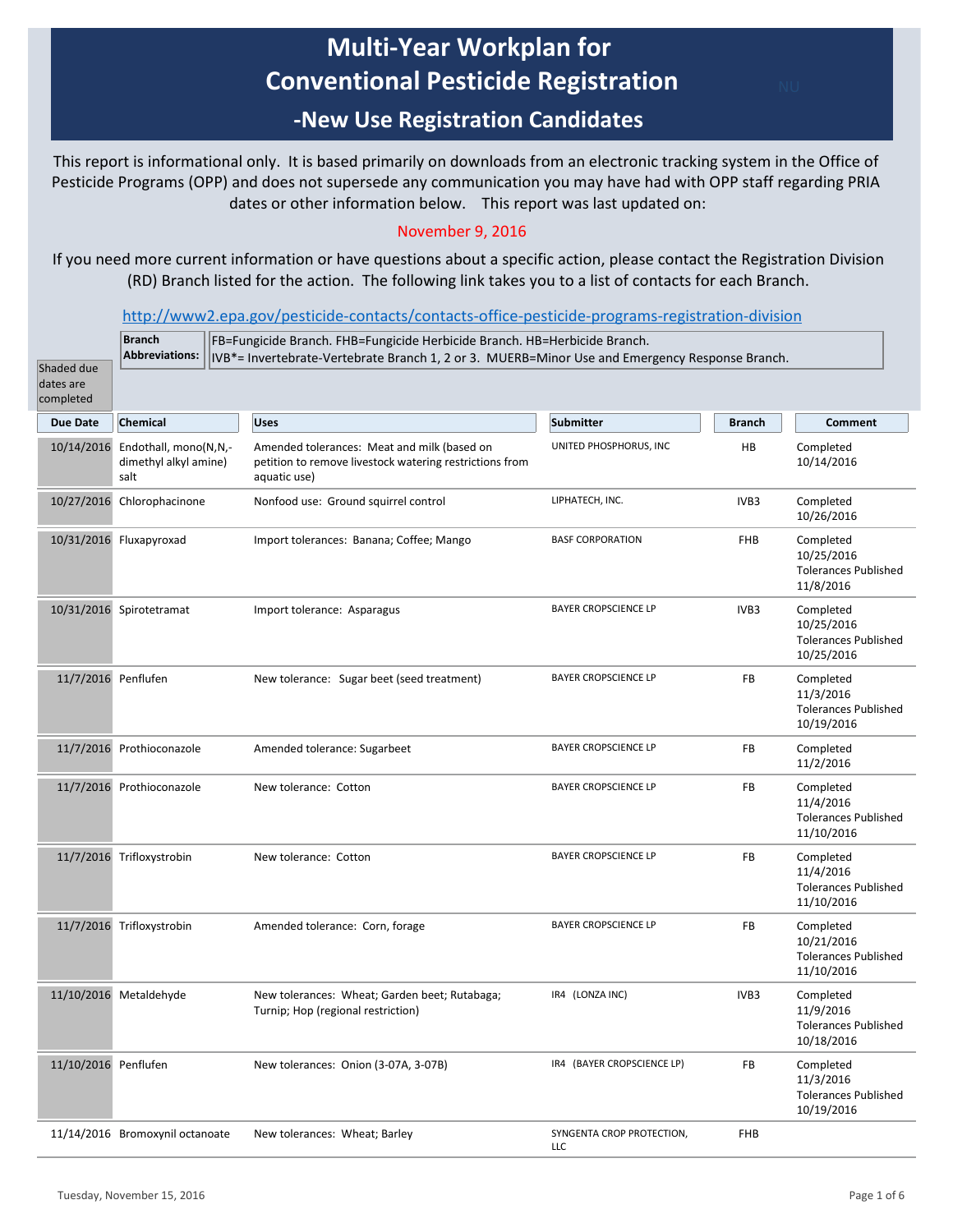| Due Date               | Chemical                                | <b>Uses</b>                                                                                                                                                                                                                                               | <b>Submitter</b>                                            | <b>Branch</b>    | Comment             |
|------------------------|-----------------------------------------|-----------------------------------------------------------------------------------------------------------------------------------------------------------------------------------------------------------------------------------------------------------|-------------------------------------------------------------|------------------|---------------------|
| 11/14/2016 Furfural    |                                         | Nonfood use: Outdoor preplant treatment on bare soil<br>for crop groups 8, 9, 10, 11, 12, 13 and 14                                                                                                                                                       | AGRIGUARD COMPANY, LLC                                      | FB               |                     |
|                        | 11/14/2016 Oxathiapiprolin              | New tolerances: seed treatment of soybean and<br>sunflower                                                                                                                                                                                                | E. I. DU PONT DE NEMOURS<br>AND COMPANY (S300/419)          | FB               | <b>Reduced Risk</b> |
|                        | 11/16/2016 Quizalofop-p-ethyl           | New tolerance: Rice ("Provisia" herbicide-tolerant rice)                                                                                                                                                                                                  | <b>BASF CORPORATION</b>                                     | HB               |                     |
| 11/17/2016 Linuron     |                                         | New tolerance: Potato (national tolerance, remove<br>regional restriction)                                                                                                                                                                                | TESSENDERLO KERLEY, INC.                                    | HB               |                     |
|                        | 11/18/2016 Oxathiapiprolin              | Seed treatment: Sunflower                                                                                                                                                                                                                                 | SYNGENTA CROP PROTECTION,<br>LLC                            | FB               | <b>Reduced Risk</b> |
|                        | 11/28/2016 Hexythiazox                  | Amended tolerance: Alfalfa (also expansion of<br>regional use)                                                                                                                                                                                            | <b>GOWAN COMPANY</b>                                        | IVB <sub>2</sub> |                     |
|                        | 11/28/2016 Oxathiapiprolin              | New tolerances: Asparagus (SG 22A), Basil, Caneberry<br>(13-07A, 4-14A, 4-14B); Leafy and Brassica Veg.                                                                                                                                                   | IR4 (E. I. DU PONT DE<br>NEMOURS AND COMPANY<br>(S300/419)) | FB               | <b>Reduced Risk</b> |
| 11/29/2016 Fluvalinate |                                         | Import tolerance: Wine grapes                                                                                                                                                                                                                             | MAKHTESHIM AGAN OF NORTH<br>AMERICA, INC.                   | IVB1             |                     |
|                        | 11/30/2016 2, 4-D, Choline salt         | New tolerance: AAD-12 cotton                                                                                                                                                                                                                              | DOW AGROSCIENCES LLC                                        | HB               |                     |
|                        | 11/30/2016 Propamocarb<br>hydrochloride | Amended tolerance: Potato                                                                                                                                                                                                                                 | <b>BAYER CROPSCIENCE LP</b>                                 | <b>FHB</b>       |                     |
|                        | 12/5/2016 Fomesafen                     | New tolerances: Berry, low growing (13-07G)                                                                                                                                                                                                               | IR4 (SYNGENTA CROP<br>PROTECTION, LLC)                      | <b>FHB</b>       |                     |
| 12/15/2016 Simazine    |                                         | New tolerances: Citrus (group 10); Pome fruit (CG 11-<br>10); Stone Fruit; Tree nuts                                                                                                                                                                      | SYNGENTA CROP PROTECTION,<br>LLC                            | <b>HB</b>        |                     |
|                        | 12/16/2016 Flupyradifurone<br>(Sivanto) | Nonfood use: Outdoor                                                                                                                                                                                                                                      | <b>BAYER CROPSCIENCE LP</b>                                 | IVB3             | <b>Reduced Risk</b> |
|                        | 12/16/2016 Tetraconazole                | New tolerances: Cucurbit veg. (9); Fruting veg. (8-10)                                                                                                                                                                                                    | ISAGRO S.P.A.                                               | FB               |                     |
|                        | 12/18/2016 Acequinocyl                  | New tolerances: Avocado; Dried shelled beans;<br>Summer squash; Tea                                                                                                                                                                                       | IR4 (ARYSTA LIFESCIENCE<br>NORTH AMERICA, LLC)              | IVB3             | <b>Reduced Risk</b> |
|                        | 12/18/2016 Acequinocyl                  | Crop group expansion / converion: Citrus (10-10);<br>Pome fruit (11-10); Tree nut (14-12); Fruiting Veg. (8-<br>10); Cherry (12-12A)                                                                                                                      | IR4 (ARYSTA LIFESCIENCE<br>NORTH AMERICA, LLC)              | IVB3             |                     |
|                        | 12/19/2016 Flumioxazin                  | New tolerances: Brassica, head and stem (5A);<br>Caneberry (13-07A); Clover, seed (Pacific Northwest<br>only); Citrus (10-10);                                                                                                                            | IR4 (VALENT U.S.A.<br>CORPORATION)                          | <b>FHB</b>       |                     |
|                        | 12/19/2016 Flumioxazin                  | New tolerances: Soybean forage and hay (based on<br>removing feeding restriction)                                                                                                                                                                         | VALENT U.S.A. CORPORATION                                   | <b>FHB</b>       |                     |
|                        | 12/19/2016 Flumioxazin                  | Crop group expansion/conversion: Fruiting veg. (8-<br>10); Pome fruit (11-10); Stone fruit (12-12); Small,<br>vine climbing, except fuzzy kwifruit fruit (13-07F);<br>Bulb onion (3-07A); Berry, low growing (13-07G); Tree<br>nut (14-12)                | IR4 (VALENT U.S.A.<br>CORPORATION)                          | <b>FHB</b>       |                     |
|                        | 12/19/2016 Thiamethoxam                 | Import tolerance: Banana                                                                                                                                                                                                                                  | SYNGENTA CROP PROTECTION,<br>LLC                            | IVB3             |                     |
| 12/31/2016 Dicamba,    | diglycoamine salt                       | Inadvertent residue tolerances: Berries (13); Grape;<br>Tree nut (14); Almond hulls; Peanut and peanut, hay;<br>Brassica veg. (5A); Cucurbit veg.(9); Leafy veg. except<br>Brassica (4); Legume veg. (6); Root and Tuber veg (1A-<br>C); Fruiting veg.(8) | <b>BASF CORPORATION</b>                                     | HB               |                     |
| 12/31/2016 Sulfoxaflor |                                         | Amended tolerances: Hog and Poultry tolerances                                                                                                                                                                                                            | DOW AGROSCIENCES LLC                                        | IVB3             |                     |
| 12/31/2016 Sulfoxaflor |                                         | Nonfood use: Outdoor uses (residential ornamentals,<br>tree farms)                                                                                                                                                                                        | DOW AGROSCIENCES LLC                                        | IVB3             |                     |
| 12/31/2016 Sulfoxaflor |                                         | New tolerances: Rice; Avocado and associated<br>Tropical tree fruit tolerances                                                                                                                                                                            | DOW AGROSCIENCES LLC                                        | IVB3             |                     |
| 12/31/2016 Sulfoxaflor |                                         | New tolerances: Cacao; Corn (field, pop, sweet); Non-<br>grass animal feeds (CG18); Pineapple; Sorghum                                                                                                                                                    | DOW AGROSCIENCES LLC                                        | IVB3             |                     |
|                        | 1/3/2017 Dinotefuran                    | Nonfood Use: Indoor                                                                                                                                                                                                                                       | <b>BASF CORPORATION</b>                                     | IVB3             |                     |
|                        | 1/9/2017 Fluoxastrobin                  | New tolerances: Avocado; Barley; Rapeseed (20A);<br>Dried Shelled Pea and Bean (6C)                                                                                                                                                                       | ARYSTA LIFESCIENCE NORTH<br>AMERICA, LLC                    | FB               |                     |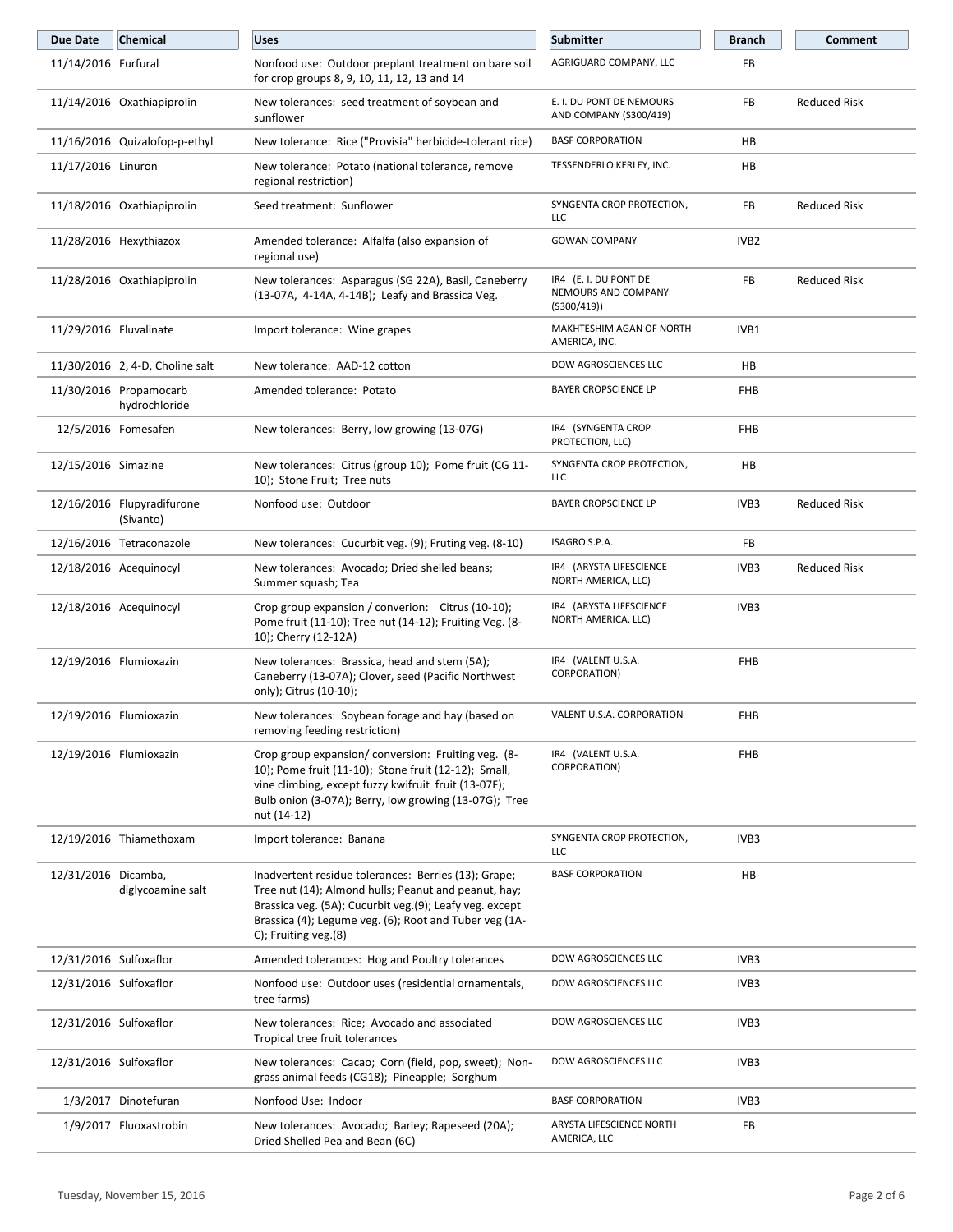| <b>Due Date</b>    | Chemical                                                                         | <b>Uses</b>                                                                                                                                                                                                                                                                                                                                          | <b>Submitter</b>                                   | <b>Branch</b>    | Comment             |
|--------------------|----------------------------------------------------------------------------------|------------------------------------------------------------------------------------------------------------------------------------------------------------------------------------------------------------------------------------------------------------------------------------------------------------------------------------------------------|----------------------------------------------------|------------------|---------------------|
|                    | 1/20/2017 Carbamothioic acid,<br>dipropyl-, S-ethyl ester                        | New tolerance: Grass grown for seed                                                                                                                                                                                                                                                                                                                  | <b>GOWAN COMPANY</b>                               | HB               |                     |
|                    | 1/30/2017 Hexythiazox                                                            | New tolerances: Bermuda grass; Sugar beets                                                                                                                                                                                                                                                                                                           | <b>GOWAN COMPANY</b>                               | IVB <sub>2</sub> |                     |
|                    | 1/31/2017 Cyantraniliprole                                                       | New tolerances: Dried shelled pea and bean (ex.<br>soybean) (6C); Edible-podded legume veg. (6A);<br>Foliage of Legume Veg. (7); Leaves of Root and Tuber<br>Veg. (2); Low growing berry, ex. strawberry (13-07H);<br>Peanut; Peanut, hay; Root veg. ex.sugar beet (1B);<br>Soybean (immature seed); Succulent shelled pea and<br>bean (6B); Tobacco | E. I. DU PONT DE NEMOURS<br>AND COMPANY (S300/419) | IVB <sub>3</sub> | <b>Reduced Risk</b> |
|                    | 1/31/2017 Cyantraniliprole                                                       | Import tolerances: Artichoke; Coffee, green, bean;<br>Grape; Olive; Pomegranate; Rice; Strawberry; Tea,<br>dry                                                                                                                                                                                                                                       | E. I. DU PONT DE NEMOURS<br>AND COMPANY (S300/419) | IVB <sub>3</sub> |                     |
|                    | 1/31/2017 Cyantraniliprole                                                       | Seed treatment: Oilseed (20)                                                                                                                                                                                                                                                                                                                         | SYNGENTA CROP PROTECTION,<br>LLC                   | IVB3             |                     |
|                    | 1/31/2017 Cyantraniliprole                                                       | New tolerances: Corn (field, pop, and sweet) (seed<br>treatment)                                                                                                                                                                                                                                                                                     | SYNGENTA CROP PROTECTION,<br>LLC                   | IVB3             |                     |
|                    | 2/2/2017 Clomazone                                                               | New tolerance: Asparagus                                                                                                                                                                                                                                                                                                                             | IR4 (FMC CORPORATION)                              | <b>FHB</b>       |                     |
|                    | 2/9/2017 Ethofenprox                                                             | New Tolerances: Edible fungi (21)                                                                                                                                                                                                                                                                                                                    | IR4 (MITSUI CHEMICALS AGRO,<br>INC.)               | IVB1             | <b>Reduced Risk</b> |
|                    | 2/9/2017 Ethofenprox                                                             | Inadvertent residues on crops from mosquito<br>applications                                                                                                                                                                                                                                                                                          | IR4 (Interregional Research<br>Project No. 4)      | <b>MUERB</b>     |                     |
|                    | 2/13/2017 Oxytetracycline<br>hydrochloride                                       | New tolerance: Citrus (10-10)                                                                                                                                                                                                                                                                                                                        | <b>GEO LOGIC CORPORATION</b>                       | <b>FB</b>        |                     |
| 2/13/2017 Warfarin |                                                                                  | Nonfood use: Feral hog control                                                                                                                                                                                                                                                                                                                       | SCIMETRICS, LTD. CORPORATION                       | IVB <sub>3</sub> |                     |
|                    | 2/15/2017 Quizalofop-p-ethyl                                                     | New tolerance: Corn                                                                                                                                                                                                                                                                                                                                  | E. I. DU PONT DE NEMOURS<br>AND COMPANY (S300/419) | HB               |                     |
|                    | 2/16/2017 Flonicamid                                                             | Import tolerance: Tea                                                                                                                                                                                                                                                                                                                                | <b>ISK BIOSCIENCES CORPORATION</b>                 | IVB <sub>2</sub> |                     |
|                    | 2/16/2017 Flonicamid                                                             | New tolerances: Edible podded legume (6A); Pea and<br>bean, succulent shelled (6B); Pea and bean, dried<br>shelled except soybean (6C). Increased tolerance:<br>Fruiting veg. (8-10).                                                                                                                                                                | IR4 (ISK BIOSCIENCES<br>CORPORATION)               | IVB <sub>2</sub> | <b>Reduced Risk</b> |
|                    | 2/17/2017 Pyroxasulfone                                                          | New tolerances: Pea and bean, dried shelled (6C);<br>Flax; Peanut                                                                                                                                                                                                                                                                                    | K-I CHEMICAL U.S.A. INC                            | <b>FHB</b>       |                     |
|                    | 2/21/2017 Oxathiapiprolin                                                        | New tolerance: Citrus fruit (10-10)                                                                                                                                                                                                                                                                                                                  | E. I. DU PONT DE NEMOURS<br>AND COMPANY (S300/419) | FB.              | <b>Reduced Risk</b> |
|                    | 2/21/2017 Oxathiapiprolin                                                        | Amended tolerance: Tuberous and corm veg. (1C)                                                                                                                                                                                                                                                                                                       | SYNGENTA CROP PROTECTION,<br>LLC                   | FB               |                     |
|                    | 2/21/2017 Spirotetramat                                                          | New tolerances: Sugar beet                                                                                                                                                                                                                                                                                                                           | <b>BAYER CROPSCIENCE LP</b>                        | IVB3             | <b>Reduced Risk</b> |
|                    | 2/27/2017 Topramezone                                                            | New tolerance: Sugarcane                                                                                                                                                                                                                                                                                                                             | <b>BASF CORPORATION</b>                            | HB               |                     |
|                    | 3/6/2017 Spirotetramat                                                           | New tolerance: Carrot                                                                                                                                                                                                                                                                                                                                | IR4 (BAYER CROPSCIENCE LP)                         | IVB3             | <b>Reduced Risk</b> |
|                    | 3/6/2017 Spirotetramat                                                           | Crop group expansion / converion:<br>Stone Fruit (12-12); Tree Nut (14-12)                                                                                                                                                                                                                                                                           | IR4 (BAYER CROPSCIENCE LP)                         | IVB3             |                     |
|                    | 3/31/2017 Deltamethrin                                                           | Import tolerance: oranges and orange juice                                                                                                                                                                                                                                                                                                           | <b>BAYER CROPSCIENCE LP</b>                        | IVB3             |                     |
|                    | 3/31/2017 Isoxaflutole                                                           | New tolerance: Soybean                                                                                                                                                                                                                                                                                                                               | <b>BAYER CROPSCIENCE LP</b>                        | HB               |                     |
|                    | 3/31/2017 Streptomycin sulfate                                                   | New tolerances: Grapefruit; Tomato (field and<br>greenhouse)                                                                                                                                                                                                                                                                                         | IR4 (GEO LOGIC CORPORATION)                        | FB               |                     |
|                    | 3/31/2017 Streptomycin sulfate                                                   | Crop group expansion/conversion: Pome fruit (11-10)                                                                                                                                                                                                                                                                                                  | IR4 (GEO LOGIC CORPORATION)                        | FB               |                     |
|                    | 4/5/2017 Acetic acid, {(5-chloro-<br>8-quinolinyl)oxy}-, 1-<br>methylhexyl ester | Import tolerance: safener on Teff                                                                                                                                                                                                                                                                                                                    | DOW AGROSCIENCES LLC                               | HB               |                     |
|                    | 4/5/2017 Streptomycin sulfate                                                    | New tolerance: Citrus (10-10)                                                                                                                                                                                                                                                                                                                        | <b>GEO LOGIC CORPORATION</b>                       | FB               |                     |
|                    | $4/10/2017$ Isopyrazam                                                           | Import tolerances: Tomatoes; Sweet peppers;<br>Cucurbits (9A)                                                                                                                                                                                                                                                                                        | SYNGENTA CROP PROTECTION,<br>LLC                   | FB               |                     |
|                    | 4/18/2017 Pyroxsulam                                                             | Import tolerance: Teff                                                                                                                                                                                                                                                                                                                               | DOW AGROSCIENCES LLC                               | <b>FHB</b>       |                     |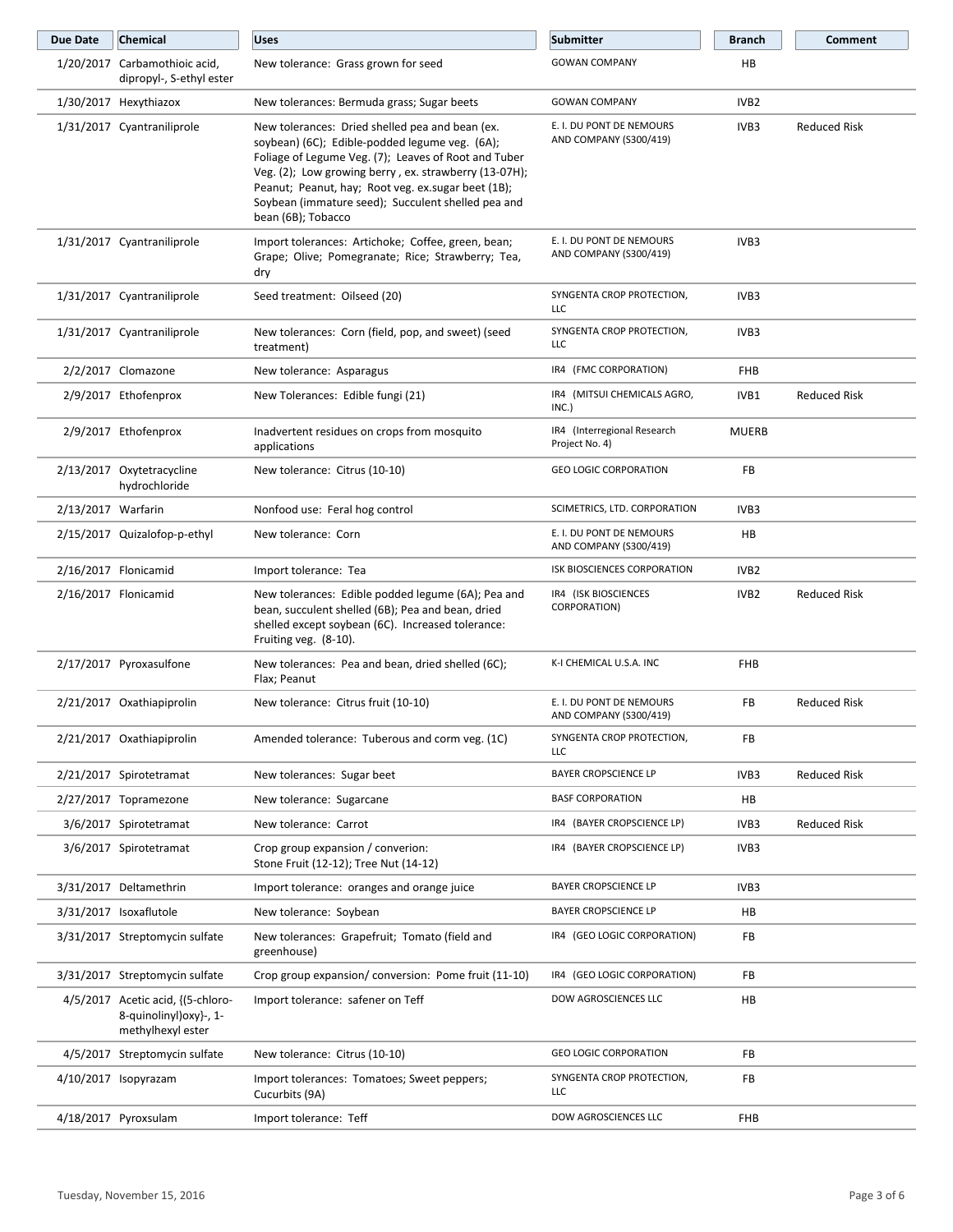| <b>Due Date</b>     | Chemical                   | <b>Uses</b>                                                                                                                                                                                                                                                                  | Submitter                                                   | Branch           | Comment |
|---------------------|----------------------------|------------------------------------------------------------------------------------------------------------------------------------------------------------------------------------------------------------------------------------------------------------------------------|-------------------------------------------------------------|------------------|---------|
|                     | 4/20/2017 Abamectin        | Nonfood use: Indoor spot and crack and crevice<br>treatment against cockroaches, ants, flies, and other<br>general household pests                                                                                                                                           | CONTROL SOLUTIONS, INC.                                     | IVB3             |         |
|                     | 4/20/2017 Fluopyram        | Seed treatment: Corn, Sorghum, Wheat                                                                                                                                                                                                                                         | <b>BAYER CROPSCIENCE LP</b>                                 | <b>FHB</b>       |         |
|                     | 4/28/2017 Fenazaguin       | New tolerance: Tree nut (14)                                                                                                                                                                                                                                                 | <b>GOWAN COMPANY</b>                                        | IVB <sub>2</sub> |         |
|                     | 4/28/2017 Fenazaquin       | New Tolerance: Hops                                                                                                                                                                                                                                                          | <b>GOWAN COMPANY</b>                                        | IVB <sub>2</sub> |         |
|                     | 5/1/2017 Fenamidone        | New tolerance: Basil. Crop group expansion:<br>Cottonseed (20C). Crop group conversions to various<br>proposed new crop groups.                                                                                                                                              | IR4 (BAYER CROPSCIENCE LP)                                  | FB               |         |
|                     | 5/8/2017 Ethaboxam         | New tolerances, first food use: Ginseng; Peppers (bell<br>and non-bell)                                                                                                                                                                                                      | VALENT U.S.A. CORPORATION                                   | FB               |         |
|                     | 5/15/2017 Flonicamid       | New Tolerance: Citrus                                                                                                                                                                                                                                                        | ISK BIOSCIENCES CORPORATION                                 | IVB <sub>2</sub> |         |
|                     | 5/19/2017 Flazasulfuron    | New Tolerance: Olive                                                                                                                                                                                                                                                         | ISK BIOSCIENCES CORPORATION                                 | <b>FHB</b>       |         |
|                     | 5/22/2017 Difenoconazole   | New tolerances: Cotton (20c); Rice                                                                                                                                                                                                                                           | SYNGENTA CROP PROTECTION,<br><b>LLC</b>                     | FB               |         |
|                     | 5/25/2017 Fenpyroximate    | Amended tolerances: Citrus Fruit (10-10) and<br>associated processed commodities Citrus Pulp and<br>Citrus Oil.                                                                                                                                                              | NICHINO AMERICA, INC.                                       | IVB1             |         |
| 5/31/2017 Fluazinam |                            | Import tolerance: Dried Tea                                                                                                                                                                                                                                                  | ISK BIOSCIENCES CORPORATION                                 | <b>FHB</b>       |         |
| 6/19/2017 Fluridone |                            | New tolerance: Cotton, gin byproducts (in addition to<br>existing tolerance for cotton, undelinted seed)                                                                                                                                                                     | SEPRO CORPORATION                                           | HB               |         |
|                     | $6/19/2017$ Indaziflam     | Crop group expansion / converion: Stone fruit (12-<br>12); Tree nut (14-12); Fruit, small, vine climbing,<br>except fuzzy kiwifruit (13-07F); Caneberry (13-07A);<br>Bushberry (13-07B); Proposed crop group Small fruit,<br>edible peel (23A)                               | IR4 (BAYER CROPSCIENCE LP)                                  | HB               |         |
|                     | 6/19/2017 Indaziflam       | New tolerances: Coffee, green bean; Caneberry (13-07<br>A); Bushberry (13-07B); Hop, dried cones                                                                                                                                                                             | IR4 (BAYER CROPSCIENCE LP)                                  | HB               |         |
|                     | 6/19/2017 Prosulfuron      | New tolerance: Rice. Crop group expansion: Cereal<br>grains (15); Forage, Fodder and Straw of Cereal Grains<br>(16).                                                                                                                                                         | SYNGENTA CROP PROTECTION,<br>LLC                            | <b>FHB</b>       |         |
|                     | 6/21/2017 Pyroxasulfone    | New Tolerance: Sunflower (20B)                                                                                                                                                                                                                                               | IR4 (K-I CHEMICAL U.S.A. INC)                               | <b>FHB</b>       |         |
|                     | 6/22/2017 Isofetamid       | New tolerances: Bushberry (13-07B); Caneberry (13-<br>07A); Pome fruit(11-10); Fruit, small vine climbing,<br>except grape (13-07E); Stone Fruit (12-12A, 12-12B, 12-<br>12C); Edible podded legume veg. (6A); Pea and Bean,<br>Succulent or Dried, except Soybeans (6B, 6C) | ISK BIOSCIENCES CORPORATION                                 | FB               |         |
|                     | 7/3/2017 Ethofumesate      | Amended tolerance: Sugar beet                                                                                                                                                                                                                                                | IR4 (Interregional Research<br>Project No. 4)               | <b>MUERB</b>     |         |
|                     | 7/3/2017 Kasugamycin       | New tolerances: Stone fruit (12-12A); Walnut                                                                                                                                                                                                                                 | IR4 (ARYSTA LIFESCIENCE<br>NORTH AMERICA, LLC)              | FB               |         |
|                     | 7/10/2017 Oxathiapiprolin  | New tolerance: Cacao                                                                                                                                                                                                                                                         | IR4 (E. I. DU PONT DE<br>NEMOURS AND COMPANY<br>(S300/419)) | <b>FB</b>        |         |
|                     | 7/18/2017 Ametoctradin     | Amended tolerance: Hops                                                                                                                                                                                                                                                      | <b>BASF CORPORATION</b>                                     | <b>FB</b>        |         |
|                     | 7/19/2017 Spirotetramat    | New tolerances: Blueberry, Caneberry                                                                                                                                                                                                                                         | <b>BAYER CROPSCIENCE LP</b>                                 | IVB3             |         |
|                     | 7/20/2017 Trinexapac-ethyl | Import tolerance: Poppy                                                                                                                                                                                                                                                      | SYNGENTA CROP PROTECTION,<br>LLC                            | HB               |         |
|                     | 7/21/2017 Flubendiamide    | Import tolerance: Dried Tea                                                                                                                                                                                                                                                  | NICHINO AMERICA, INC.                                       | IVB <sub>2</sub> |         |
|                     | 7/25/2017 Fluopyram        | Nonfood Use: Soil application for Tobacco                                                                                                                                                                                                                                    | <b>BAYER CROPSCIENCE LP</b>                                 | <b>FHB</b>       |         |
|                     | 7/27/2017 Isofetamid       | Nonfood use: Ornamentals and Nursery Plants                                                                                                                                                                                                                                  | ISK BIOSCIENCES CORPORATION                                 | FB               |         |
| 7/27/2017 Isoxaben  |                            | Crop group expansion and/or conversion: Tree nut (14-<br>12); Small fruit vine climbing except fuzzy kiwifruit (13-<br>07F)                                                                                                                                                  | IR4 (DOW AGROSCIENCES LLC)                                  | HB               |         |
|                     | 7/28/2017 Fenazaquin       | Import tolerances: Tea; Pineapple                                                                                                                                                                                                                                            | <b>GOWAN COMPANY</b>                                        | IVB <sub>2</sub> |         |
| 7/31/2017 Boscalid  |                            | Amended tolerance: Vegetable,<br>legume, edible-podded (6A)                                                                                                                                                                                                                  | <b>BASF CORPORATION</b>                                     | <b>FHB</b>       |         |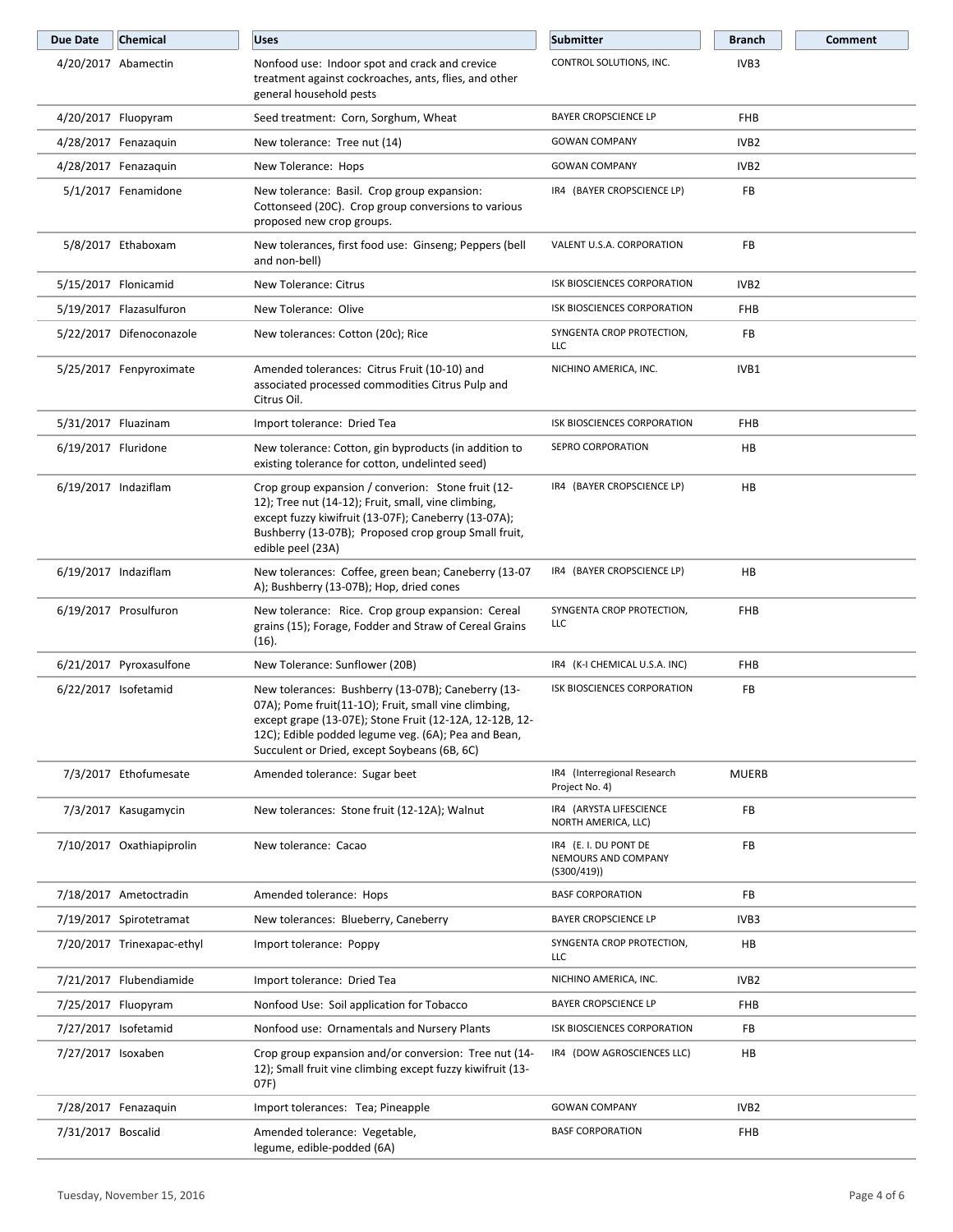| <b>Due Date</b>       | Chemical                       | <b>Uses</b>                                                                                                                                                                                                                    | <b>Submitter</b>                                           | <b>Branch</b>    | Comment |
|-----------------------|--------------------------------|--------------------------------------------------------------------------------------------------------------------------------------------------------------------------------------------------------------------------------|------------------------------------------------------------|------------------|---------|
|                       | 7/31/2017 Fluopicolide         | New Tolerances: Basil (field and greenhouse); Bean,<br>succulent; Hop, dried cones; Citrus (10-10)                                                                                                                             | IR4 (VALENT U.S.A.<br>CORPORATION)                         | FB               |         |
|                       | 7/31/2017 Fluopicolide         | Crop group expansion / converion: Vegetable, fruiting<br>(8-10). Crop group expansion: Grape to Fruit, small,<br>vine climbing, except fuzzy kiwifruit (13-07F).                                                               | IR4 (VALENT U.S.A.<br>CORPORATION)                         | FB               |         |
|                       | 8/7/2017 Prothioconazole       | Import tolerance: Sunflower (20B)                                                                                                                                                                                              | <b>BAYER CROPSCIENCE LP</b>                                | <b>FB</b>        |         |
|                       | 8/9/2017 Nitrapyrin            | New tolerance: Tree nuts (14-12)                                                                                                                                                                                               | DOW AGROSCIENCES LLC                                       | HB               |         |
|                       | 8/15/2017 Clethodim            | Amended tolerance: Fruiting vegetable (8-10)                                                                                                                                                                                   | IR4 (Interregional Research<br>Project No. 4)              | <b>MUERB</b>     |         |
|                       | 8/18/2017 Hexythiazox          | Amended tolerance: Hops                                                                                                                                                                                                        | <b>GOWAN COMPANY</b>                                       | IVB <sub>2</sub> |         |
|                       | 8/21/2017 Chlorfenapyr         | Import tolerance: Tea                                                                                                                                                                                                          | <b>BASF CORPORATION</b>                                    | IVB <sub>2</sub> |         |
|                       | 8/24/2017 Clethodim            | Crop group expansion: Stalk and stem (22A); Onion,<br>green (3-07B). Crop group conversion: Brassica<br>vegetable (5-16), Brassica leafy greens (4-16B), Leaf<br>petiole vegetables (22B), Leafy greens (4-16A).               | IR4 (VALENT U.S.A.<br>CORPORATION)                         | <b>FHB</b>       |         |
|                       | 8/28/2017 Chlorantraniliprole  | New Tolerances: Quinoa; Teff                                                                                                                                                                                                   | IR4 (E. I. DU PONT DE<br>NEMOURS AND COMPANY<br>(S300/419) | IVB3             |         |
|                       | 8/31/2017 Fluazifop-P-butyl    | New tolerances: Lettuce; Rhubarb; Green onion; Bulb<br>onion (3-07A); Tuberous and corm vegetables (except<br>potato) (1D); Berry (13-07A, B, & F); Strawberry; Grass<br>(seed) with regional tolerances for hay and forage    | IR4 (SYNGENTA CROP<br>PROTECTION, LLC)                     | <b>FHB</b>       |         |
|                       | 9/1/2017 Quizalofop-p-ethyl    | New Use: Wheat (post-emergence foliar application to<br>quizalofop-p-ethyl tolerant wheat; increasing wheat<br>tolerances)                                                                                                     | ALBAUGH, LLC                                               | HB               |         |
|                       | 9/8/2017 Fluoxastrobin         | New tolerance: Canola (residues from seed treatment)                                                                                                                                                                           | <b>BAYER CROPSCIENCE LP</b>                                | FB               |         |
|                       | 9/8/2017 Fluoxastrobin         | Seed treatment: Sorghum; Wheat                                                                                                                                                                                                 | <b>BAYER CROPSCIENCE LP</b>                                | <b>FB</b>        |         |
|                       | 9/11/2017 Piperonyl butoxide   | New tolerance: Edible fungi (21)                                                                                                                                                                                               | IR4 (CENTRAL GARDEN & PET<br>COMPANY)                      | IVB1             |         |
| 9/25/2017 Bifenthrin  |                                | Crop group expansion / conversion: Citrus (10-10),<br>Caneberry (13-07A), Tree Nut (14-12)                                                                                                                                     | IR4 (FMC CORPORATION)                                      | IVB1             |         |
| 9/25/2017 Bifenthrin  |                                | New tolerances: Pome Fruit (11-10) except mayhaw,<br>Peach (12-12B), Avocado, Pomegranate, Brassica Leafy<br>(4-16B), Tomato (8-10A), Pepper/Eggplant (8-10B),<br>Small Vine Climbing (13-07F), Low Growing Berry (13-<br>07G) | IR4 (FMC CORPORATION)                                      | IVB1             |         |
|                       | 9/30/2017 Mesotrione           | Amended tolerances: Soybean seed; soybean,<br>transgenic, post-emergent                                                                                                                                                        | SYNGENTA CROP PROTECTION,<br>LLC                           | HB               |         |
| 10/4/2017 Sedaxane    |                                | Seed treatment: Cereal grains (15); Forage, fodder<br>and straw of cereal grains (16); and Peanut                                                                                                                              | SYNGENTA CROP PROTECTION,<br>LLC                           | <b>FHB</b>       |         |
| 10/16/2017 Quinclorac |                                | New tolerances: Blueberry, Caneberry, Asparagus                                                                                                                                                                                | IR4 (ALBAUGH, LLC)                                         | HB               |         |
|                       | 10/20/2017 Chlorantraniliprole | Nonfood use: Commercial ornamental plant nurseries                                                                                                                                                                             | SYNGENTA CROP PROTECTION,<br>LLC                           | IVB3             |         |
| 10/23/2017 Ziram      |                                | New use: Filberts                                                                                                                                                                                                              | UNITED PHOSPHORUS, INC                                     | FHB              |         |
|                       | 10/25/2017 Benzovindiflupyr    | New Tolerances: Onion Bulb and Green (3-07A, B)                                                                                                                                                                                | IR4 (SYNGENTA CROP<br>PROTECTION, LLC)                     | FB               |         |
|                       | 10/30/2017 Difenoconazole      | New tolerances: Cranberry, Guava, Papaya                                                                                                                                                                                       | IR4 (SYNGENTA CROP<br>PROTECTION, LLC)                     | FB               |         |
|                       | 10/30/2017 Difenoconazole      | Crop group expansion / converion: Brassica head and<br>stem (5-16); Brassica leafy greens (4-16B); Small fruit,<br>vine climbing, except fuzzy kiwifruit (13-07F)                                                              | IR4 (SYNGENTA CROP<br>PROTECTION, LLC)                     | FB               |         |
| 10/30/2017 Fosetyl-Al |                                | Amended tolerance: Citrus                                                                                                                                                                                                      | TESSENDERLO KERLEY, INC.                                   | <b>FHB</b>       |         |
|                       | 11/8/2017 Benzovindiflupyr     | New tolerance: Sugarcane                                                                                                                                                                                                       | SYNGENTA CROP PROTECTION,<br><b>LLC</b>                    | FB               |         |
|                       | 11/8/2017 Buprofezin           | Import tolerance: Rice                                                                                                                                                                                                         | NICHINO AMERICA, INC.                                      | <b>MUERB</b>     |         |
|                       | 11/16/2017 Imidacloprid        | Import tolerances: Olive; Tea, Green and Tea, Black<br>(dried)                                                                                                                                                                 | <b>BAYER CROPSCIENCE LP</b>                                | <b>MUERB</b>     |         |